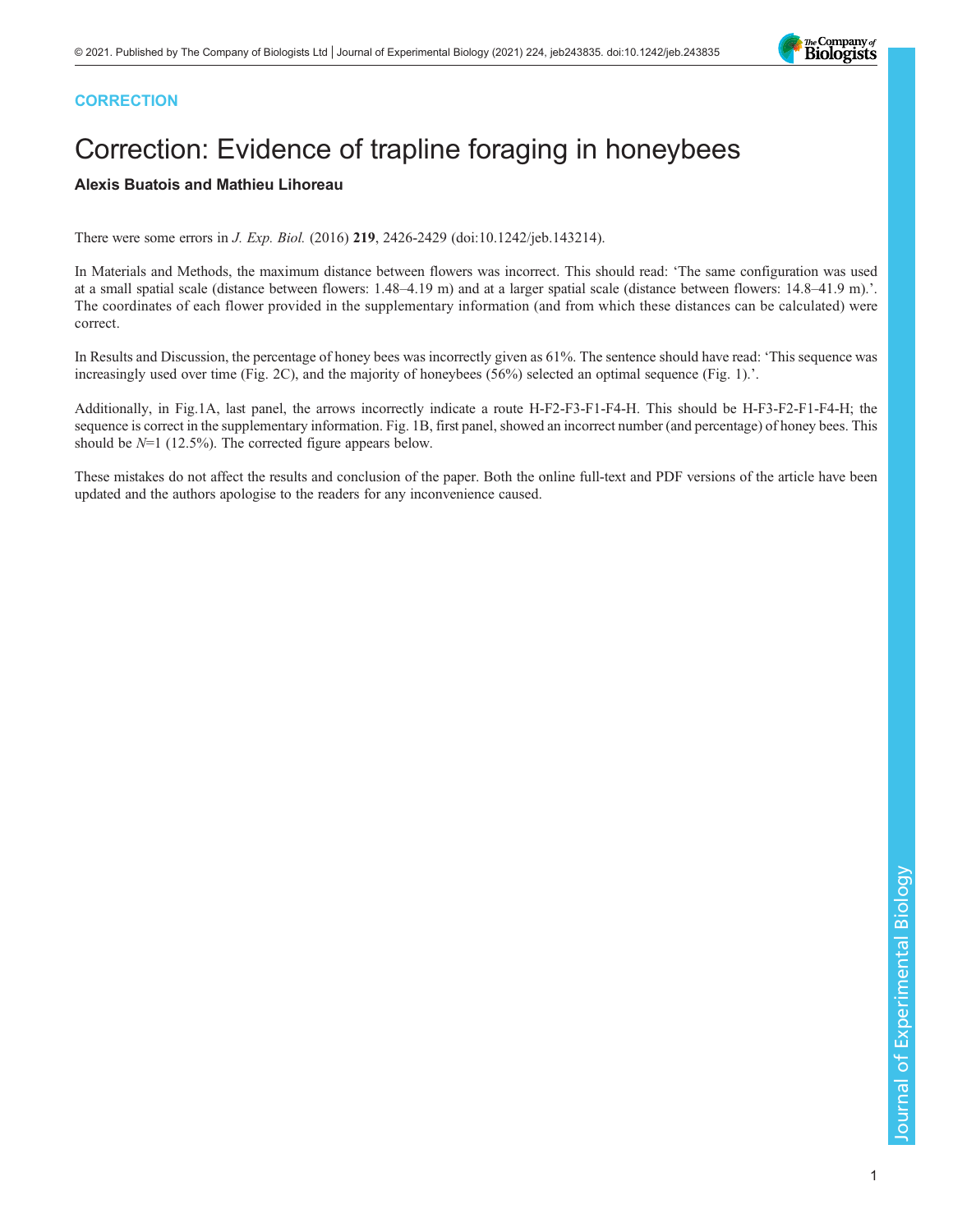<span id="page-1-0"></span>

Fig. 1 (corrected). Arrays of flowers and geometry of favourite sequences. Data are shown for (A) experiment 1, small array of flowers in the laboratory; (B) experiment 2, small array of flowers in the field, and (C) experiment 3, large array of flowers in the field. H is the hive, F0 the pre-training flower, F1–F4 the experimental flowers, and posters 1–4 the landmarks. Numbers in parentheses are Cartesian coordinates (m). Arrows indicate the direction in which the honeybee moved. N is the number of honeybees that have selected the sequence. A bee moving between nearest-neighbour flowers (F4–F1–F2–F3) would fly 11.6% longer than a bee using an optimal sequence (F1–F2–F3–F4 or F4–F3–F2–F1).